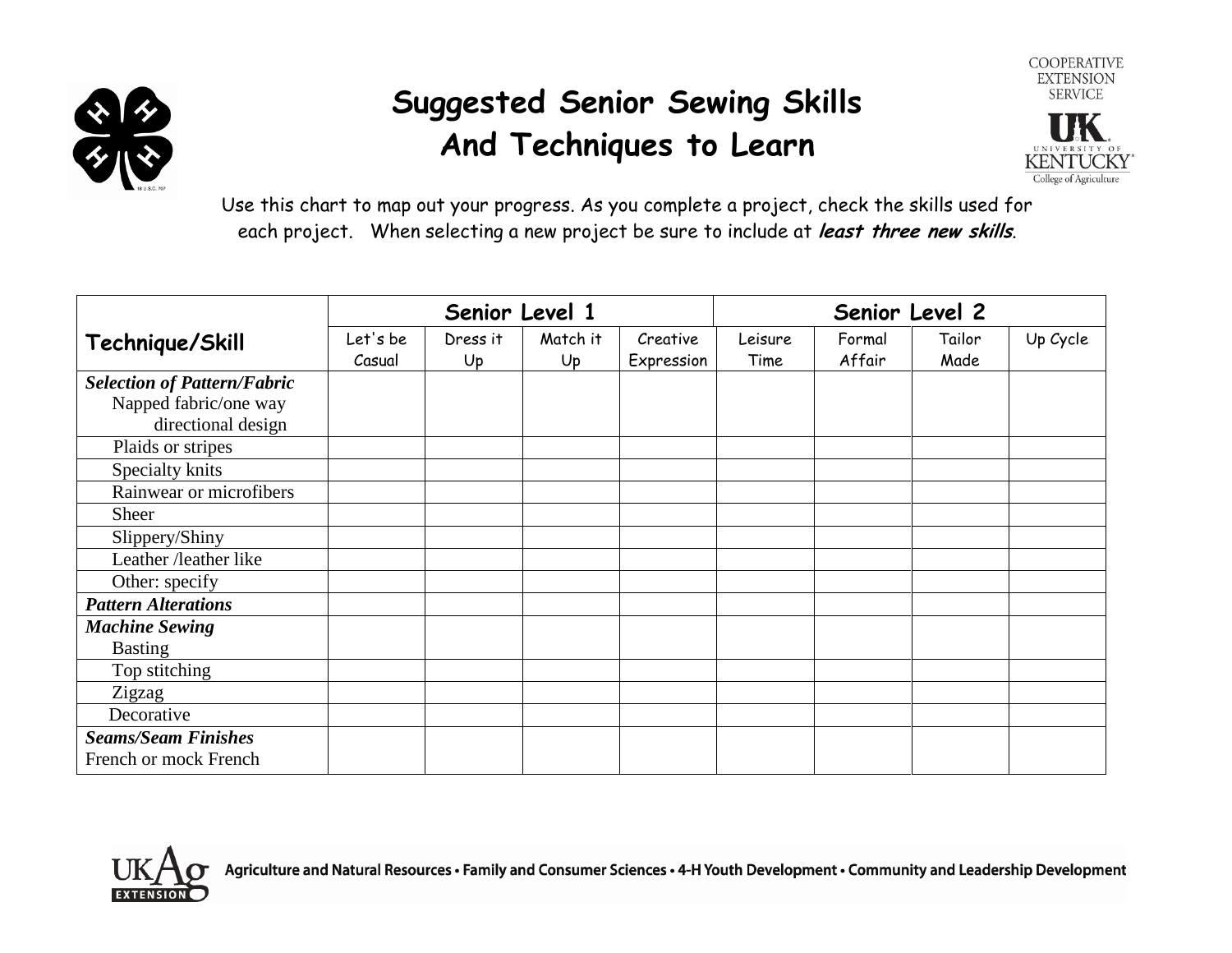|                                |          |          | Senior Level 1 |            | Senior Level 2 |        |        |          |
|--------------------------------|----------|----------|----------------|------------|----------------|--------|--------|----------|
| Technique/Skill                | Let's be | Dress it | Match it       | Creative   | Leisure        | Formal | Tailor | Up Cycle |
|                                | Casual   | Up       | Up             | Expression | Time           | Affair | Made   |          |
| Binding (Hong Kong or          |          |          |                |            |                |        |        |          |
| other)                         |          |          |                |            |                |        |        |          |
| Turned and stitched            |          |          |                |            |                |        |        |          |
| Serged                         |          |          |                |            |                |        |        |          |
| <b>Seams/Seam Finishes</b>     |          |          |                |            |                |        |        |          |
| Other: Specify                 |          |          |                |            |                |        |        |          |
| Casing with elastic/drawstring |          |          |                |            |                |        |        |          |
| <b>Elasticized edges</b>       |          |          |                |            |                |        |        |          |
| (waist, cuffs, armholes)       |          |          |                |            |                |        |        |          |
| <b>Facings</b>                 |          |          |                |            |                |        |        |          |
| Grading/clipping               |          |          |                |            |                |        |        |          |
| Understitching                 |          |          |                |            |                |        |        |          |
| <b>Waistband</b>               |          |          |                |            |                |        |        |          |
| <b>Interfacing</b>             |          |          |                |            |                |        |        |          |
| <b>Zipper</b>                  |          |          |                |            |                |        |        |          |
| Centered                       |          |          |                |            |                |        |        |          |
| Lapped                         |          |          |                |            |                |        |        |          |
| <b>Fly</b>                     |          |          |                |            |                |        |        |          |
| Invisible                      |          |          |                |            |                |        |        |          |
| Separating                     |          |          |                |            |                |        |        |          |
| <b>Shaping techniques</b>      |          |          |                |            |                |        |        |          |
| Simple dart                    |          |          |                |            |                |        |        |          |
| Double pointed dart            |          |          |                |            |                |        |        |          |
| Princess seam                  |          |          |                |            |                |        |        |          |
| <b>Shaping techniques</b>      |          |          |                |            |                |        |        |          |
| Pleats/tucks                   |          |          |                |            |                |        |        |          |
| Gathers                        |          |          |                |            |                |        |        |          |
| <b>Collar</b>                  |          |          |                |            |                |        |        |          |
| Flat                           |          |          |                |            |                |        |        |          |
| Shirt collar with stand        |          |          |                |            |                |        |        |          |
| <b>Collar</b>                  |          |          |                |            |                |        |        |          |
| Stand up                       |          |          |                |            |                |        |        |          |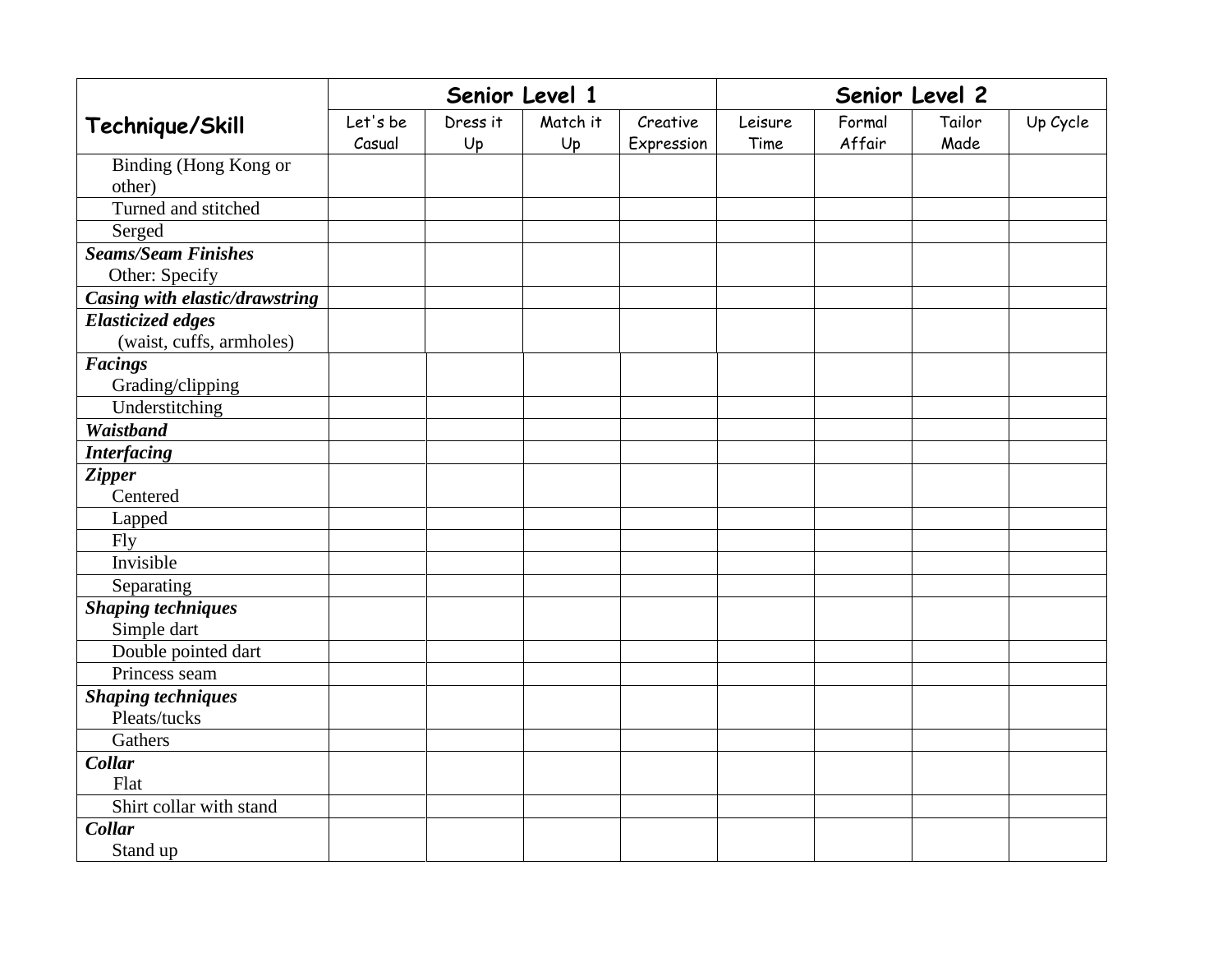|                           | Senior Level 1     |                |                |                        | Senior Level 2  |                  |                |          |
|---------------------------|--------------------|----------------|----------------|------------------------|-----------------|------------------|----------------|----------|
| Technique/Skill           | Let's be<br>Casual | Dress it<br>Up | Match it<br>Up | Creative<br>Expression | Leisure<br>Time | Formal<br>Affair | Tailor<br>Made | Up Cycle |
| Notched lapel             |                    |                |                |                        |                 |                  |                |          |
| Rolled                    |                    |                |                |                        |                 |                  |                |          |
| Other: Specify            |                    |                |                |                        |                 |                  |                |          |
| <b>Sleeves</b>            |                    |                |                |                        |                 |                  |                |          |
| Raglan                    |                    |                |                |                        |                 |                  |                |          |
| Set in shirt style        |                    |                |                |                        |                 |                  |                |          |
| Regulation set in         |                    |                |                |                        |                 |                  |                |          |
| Kimono                    |                    |                |                |                        |                 |                  |                |          |
| <b>Buttons</b>            |                    |                |                |                        |                 |                  |                |          |
| <b>Buttonholes</b>        |                    |                |                |                        |                 |                  |                |          |
| Machine worked            |                    |                |                |                        |                 |                  |                |          |
| Bound                     |                    |                |                |                        |                 |                  |                |          |
| Hand worked               |                    |                |                |                        |                 |                  |                |          |
| <b>Other Closures</b>     |                    |                |                |                        |                 |                  |                |          |
| Hook and eye              |                    |                |                |                        |                 |                  |                |          |
| Hook with thread eye/loop |                    |                |                |                        |                 |                  |                |          |
| Snap                      |                    |                |                |                        |                 |                  |                |          |
| Button with fabric or     |                    |                |                |                        |                 |                  |                |          |
| thread loop               |                    |                |                |                        |                 |                  |                |          |
| Lining                    |                    |                |                |                        |                 |                  |                |          |
| <b>Underlining</b>        |                    |                |                |                        |                 |                  |                |          |
| Cuffs                     |                    |                |                |                        |                 |                  |                |          |
| <b>Plackets</b>           |                    |                |                |                        |                 |                  |                |          |
| Neckline                  |                    |                |                |                        |                 |                  |                |          |
| <b>Plackets</b>           |                    |                |                |                        |                 |                  |                |          |
| Sleeve                    |                    |                |                |                        |                 |                  |                |          |
| <b>Pockets</b>            |                    |                |                |                        |                 |                  |                |          |
| Patch                     |                    |                |                |                        |                 |                  |                |          |
| In seam                   |                    |                |                |                        |                 |                  |                |          |
| Welt/bound                |                    |                |                |                        |                 |                  |                |          |
| <b>Hems</b>               |                    |                |                |                        |                 |                  |                |          |
| Hand Blind stitch         |                    |                |                |                        |                 |                  |                |          |